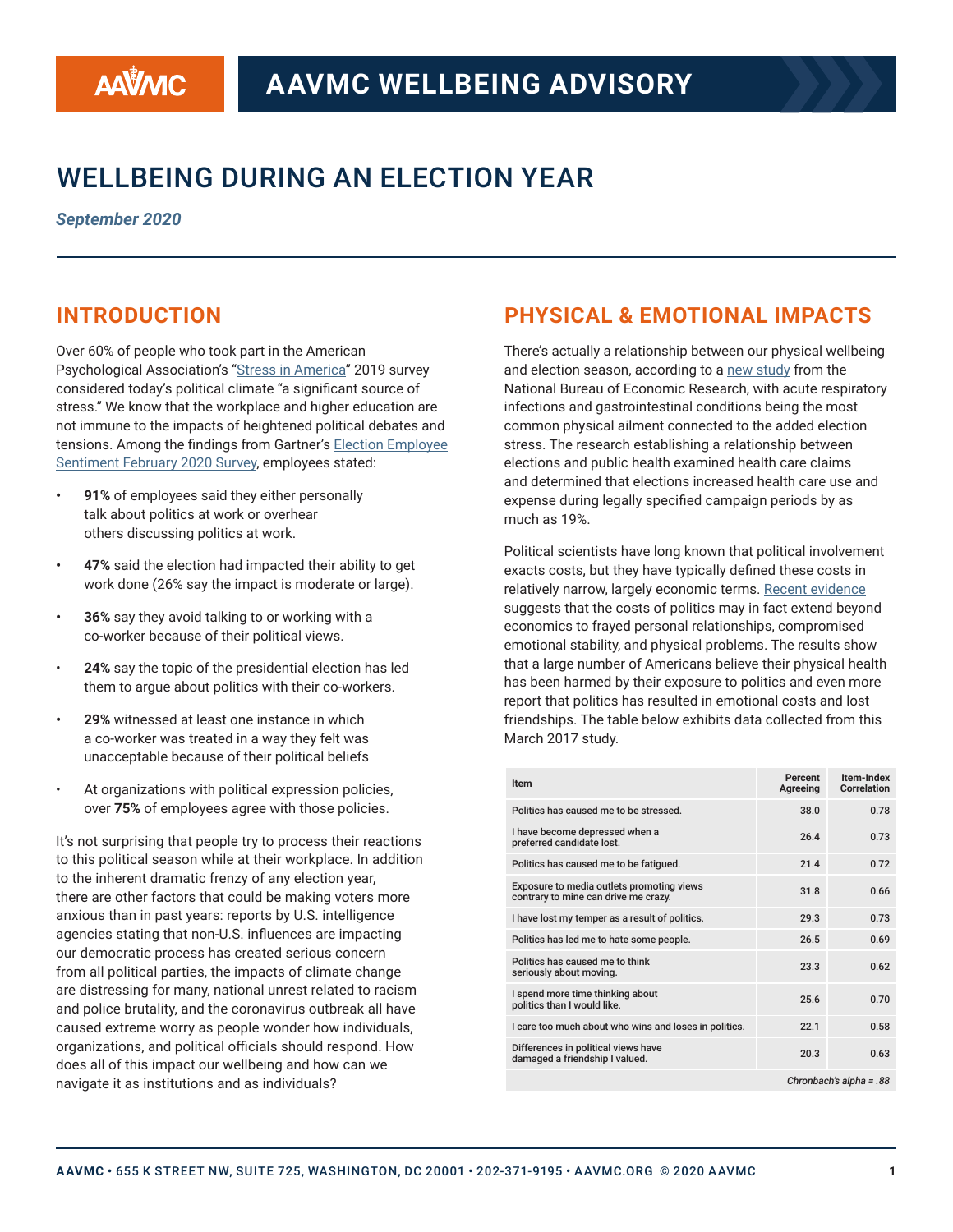### **INSTITUTIONAL GUIDANCE**

Most institutions have a wide range of students, staff, and faculty who come from an even broader range of backgrounds and experiences that all infuence their personal viewpoints and politics. It falls upon leadership to help organizations behave in ways that are consistent with organizational values without "dictating" perceptions and beliefs to internal stakeholders. What can institutions do to support the wellbeing of their academic communities and also appropriately embody the organizational values when it comes to politics?

#### **1. Determine the right political expression policies for the organization and communicate them early.**

Gartner's survey found that at organizations with political expression policies, over 75% of employees agree with these policies. After verifying federal, state, and local laws that may have implications on regulating employee speech or activity, leadership should use their organization's culture and values as a guide to determine what types of guidelines to put in place around political expression in the workplace. Focus on clearly articulating the policy's goals and the prohibited activities and behaviors, as well as any disciplinary actions taken if the policy is broken. Human Resources should work with managers and supervisors to ensure the policy is being enforced consistently across the institution.

The principle of free speech is a foundational pillar in academia — from research to teaching to creative expression to advocacy — and that is why we encourage academic communities to discuss and deliberate on the most challenging issues of our time. But with the power of free speech also comes the responsibility of ensuring that our speech does not demean, dehumanize, or delegitimize other members in our community. Now that many institutions are learning, meeting, and socializing in new online spaces, we are more vulnerable to online bullying and cruelty. This is especially true for underrepresented students, employees, and communities, who are disproportionately subjected to marginalizing speech, both on campus and online. Organizations could consider which forms of political expression are most likely to have the greatest impact on their workplace, rather than attempting to shut down all forms of political expression.

Institutions should encourage their entire communities, no matter their individual political affiliation, to engage in the democratic process of an election and could also advocate for online voter registration, early voting with extended hours, and working with state election officials to establish polling places or ballot drop boxes on campuses. As the 2020 U.S. election rapidly approaches, and voting conditions continue to change, community education will be crucial for voter turnout. Colleges and universities can help by ensuring that their employees and students know about ID requirements, registration deadlines, and how, when, and where they can submit their ballots.

#### **2. Emphasize organizational commitment to diversity, equity, and inclusion.**

According to Gartner, 29% of employees have witnessed at least one instance of unacceptable treatment of a co-worker because of their political beliefs, including being called offensive names, being avoided by colleagues, or being treated unfairly. Leadership should emphasize the organization's commitment to ensuring a safe and inclusive work environment for all employees via their visible and actionable commitment to diversity, equity, and inclusion.

Communicate the organization's political expression policy and DEI commitment months in advance to set the tone for the community's future engagement on this topic. Also establish the communications norms now that focus on constructive discussion-oriented environments that are voluntary and with clear rules of engagement for everyone's psychological safety. This may include creating a space for relevant communication about the election and reinforcing existing policies, processes, and programs on workplace abuse, discrimination, harassment, and bullying. This may also involve setting up "brave spaces" with structured topics and facilitators that focus on learning, growth, and honest discussion that advances the community dialogue around these issues. "Safe spaces" function as a place for respite and recovery for those groups who are underrepresented or marginalized. It would be advantageous for institutions to create contingency plans for whatever the election outcomes may be regarding the wellbeing and diversity, equity, and inclusion supports for their community and particularly those who may be impacted the most by the outcomes.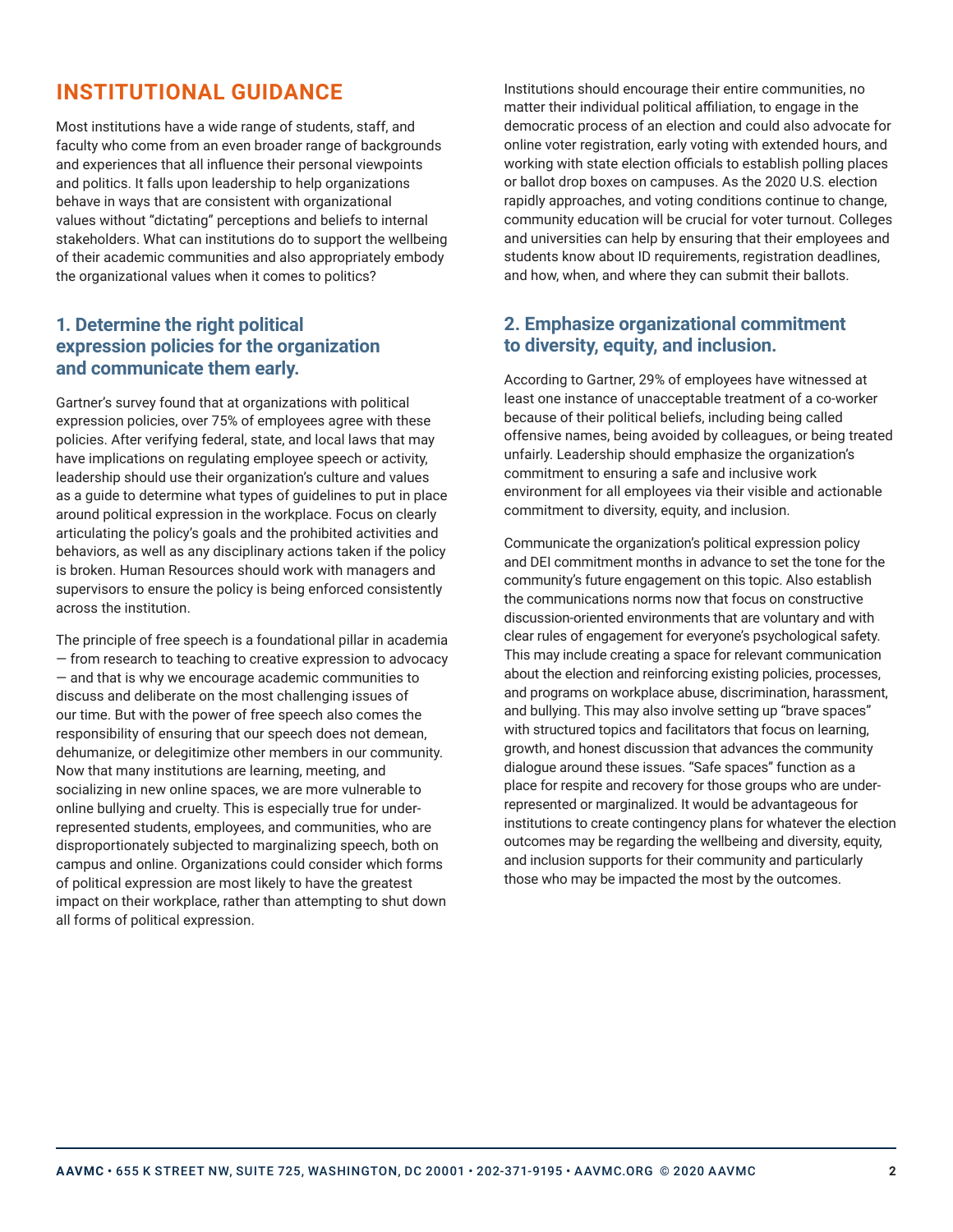#### **3. Equip managers and educators to support employees/students and address political confict.**

Managers and educators play a critical role in mitigating risks associated with political expression in the workplace or the classroom. Leadership can help managers and educators minimize the disruptive effects of political stress in several ways:

- **• Sense and respond to the need for support.** Help managers and educators recognize signs of distress among their employees and students, both directly (through conversations) and indirectly (through observation). Your institution's [AVWP](https://www.aavmc.org/wellness/academic-veterinary-wellbeing-professionals) may be able to provide training support in this space.
- **• Model the right behaviors to reduce the likelihood of misconduct or marginalization.** Ensure that managers and educators at all levels understand the organization's values and ethical standards so that they can effectively communicate and demonstrate them across the organization. Educators will need to be cognizant of how their "off-topic" comments about any political party or candidate may alienate students in the classroom. If there is legislation that would or does impact the curriculum topic being discussed, then it would be appropriate to discuss the impacts of the legislation. It would not be relevant to say to the classroom, *"Anyone who votes for XYZ candidate is an idiot."*
	- **• Resist the urge to be confict avoidant and ignore issues that are bubbling up.** When we avoid difficult conversations, we trade short-term discomfort for long-term-dysfunction. Confict may be instinctually uncomfortable but that doesn't mean that it can be ignored and will naturally "work itself out" or "blow over." It is the role and responsibility of leaders, managers, and educators to address confict through productive conversations. Educators can also look to [this resource](https://www.tolerance.org/magazine/spring-2019/speaking-up-without-tearing-down) for navigating these tensions in the classroom when problematic comments are made by students or classroom guests.
		- **• Address and mediate sensitive political tensions between employees or students.** This may require utilizing confdential resources, such as your institution's ombudsman, wellbeing professional(s), or mental health professional(s). Recognize that power imbalances and the fear of potentially weak disciplinary outcomes may play a large role in whether or not community members report bias-related incidences.

## **HOW CAN WE AND OTHERS COPE WITH ELECTION STRESS?**

While we don't want to avoid all news and casual discussions until the election is over, there are steps we can take to help us manage stress related to any election:

- **1. Register to vote and make time in your schedule to vote.** By voting, you are taking a proactive step towards creating the change you'd like to see in your life and the world. Seek out balanced information on the candidates and issues, make informed decisions considering other points of view, and wear your "I Voted" sticker with pride.
- **2. Limit your media consumption.** According to a [2018 study](https://urldefense.com/v3/__https:/qz.com/1344501/americans-now-spend-11-hours-with-media-in-an-average-day-study/__;!!PIZeeW5wscynRQ!-dTyuHqXrMrA7OxplcOtilmzBCKuA8SgLiW6goMMod1zWYD9-PKE0cJaRxkuxW2W7e4xkA$), Americans spend an average of 11 hours a day on average consuming news and social media. Engage enough to stay informed but carve out opportunities to disconnect from news and social media, particularly if you find yourself becoming distraught, anxious, or emotionally reactive because of it. Staying in a state of high stress over extended periods of time can be harmful to your physical and emotional health. Take media breaks when you need to without judging yourself.
- **3. Turn off non-emergency media notifcations.** Set a dedicated time once per day to check the news and set a timer to keep yourself accountable, turning off all non-emergency push notifcations. These types of notifcations often cause us to interrupt our current task and are meant to pull us into the article that comes up on our phone. This will cause our brain to make a cognitive shift from what we are working on to then focus on the article. It will then take us even more time and mental energy to shift back into a working mindset.
- **4. Limit discussions when appropriate about the election if you think it might create unresolvable confict.** Be aware of how much you're discussing the election with friends, family members, or co-workers and whether they want to engage as frequently on the topic. People feeling secure enough to express their perspectives is positive, but not everyone is open to a discussion or debate about political topics that could be deeply personal and/or directly impact them. Designate some spaces at work and home as "politics-free" spaces where appropriate (such as the break room or the dinner table).